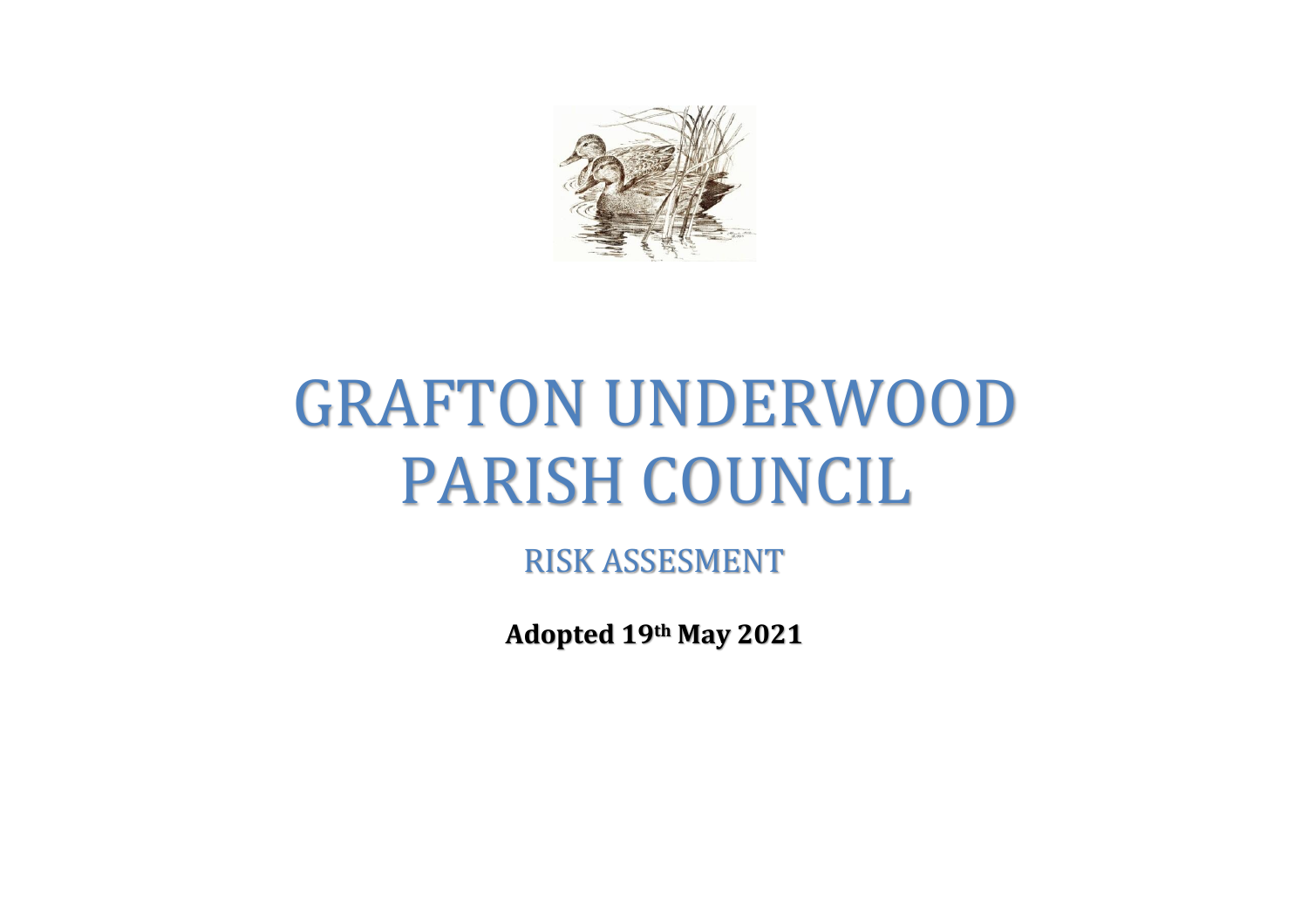Grafton Underwood Parish Council will take all practical and necessary steps to reduce or eliminate risks, in so far as is practically and reasonably possible. This document has been produced to enable Grafton Underwood Parish Council to assess the risks it faces and satisfy itself that it has taken adequate steps to minimize them.

Rating  $A =$  Satisfactory, Rating  $B =$  Review Proposed, Rating  $X =$  Unsatisfactory

|           | <b>Risks Identified</b>                                                                    | Management/Control                                                                                                                                                                                                                                       | Rating       | Review/Assess                | <b>Action By</b>                   |
|-----------|--------------------------------------------------------------------------------------------|----------------------------------------------------------------------------------------------------------------------------------------------------------------------------------------------------------------------------------------------------------|--------------|------------------------------|------------------------------------|
| Financial | Inadequate records Financial<br><b>Irregularities</b>                                      | The Parish Council uses Model Financial<br>Regulations which set out the requirements.<br>Reviewed Annually.                                                                                                                                             | A            | Existing procedure adequate. | Clerk /Council                     |
|           | Lack of commitment by<br>Councillors to the budgetary<br>process                           | Include regulations in Standing Orders issued<br>to all Councillors. Place item on Agenda early<br>in the year to remind Councillors of budget<br>process and actions required. Involve all<br>Councillors in budgetary process not solely the<br>Clerk. | $\mathsf{A}$ | Existing procedure adequate. | Clerk /Council                     |
|           | Failure to ensure that thE<br>annual precept results from an<br>adequate budgetary process | Start consideration of budgetary process at<br>least four months prior to submission date of<br>Precept. Chrchks by Clerk/RFO and<br>supervising Councillor                                                                                              | A            | Existing procedure adequate  | Clerk/ Council                     |
|           | Inadequate internal controls<br>with regard to monitoring<br>expenditure                   | Internal Audit checks are carried out every<br>three months by a Councillor to ensure<br>effective financial management by Clerk/RFO.                                                                                                                    | $\mathsf{A}$ | Existing procedure adequate. | Clerk/ Council                     |
|           | Reserves too high/low                                                                      | External Auditor advises reserve balance<br>must not exceed the Precept.                                                                                                                                                                                 | A            | Existing procedure adequate. | Council<br><b>External Auditor</b> |
|           | Illegal activity or payments                                                               | All activity and payments within the powers of<br>the Parish Council to be resolved at Council                                                                                                                                                           | A            | Existing procedure adequate. | Clerk/Council                      |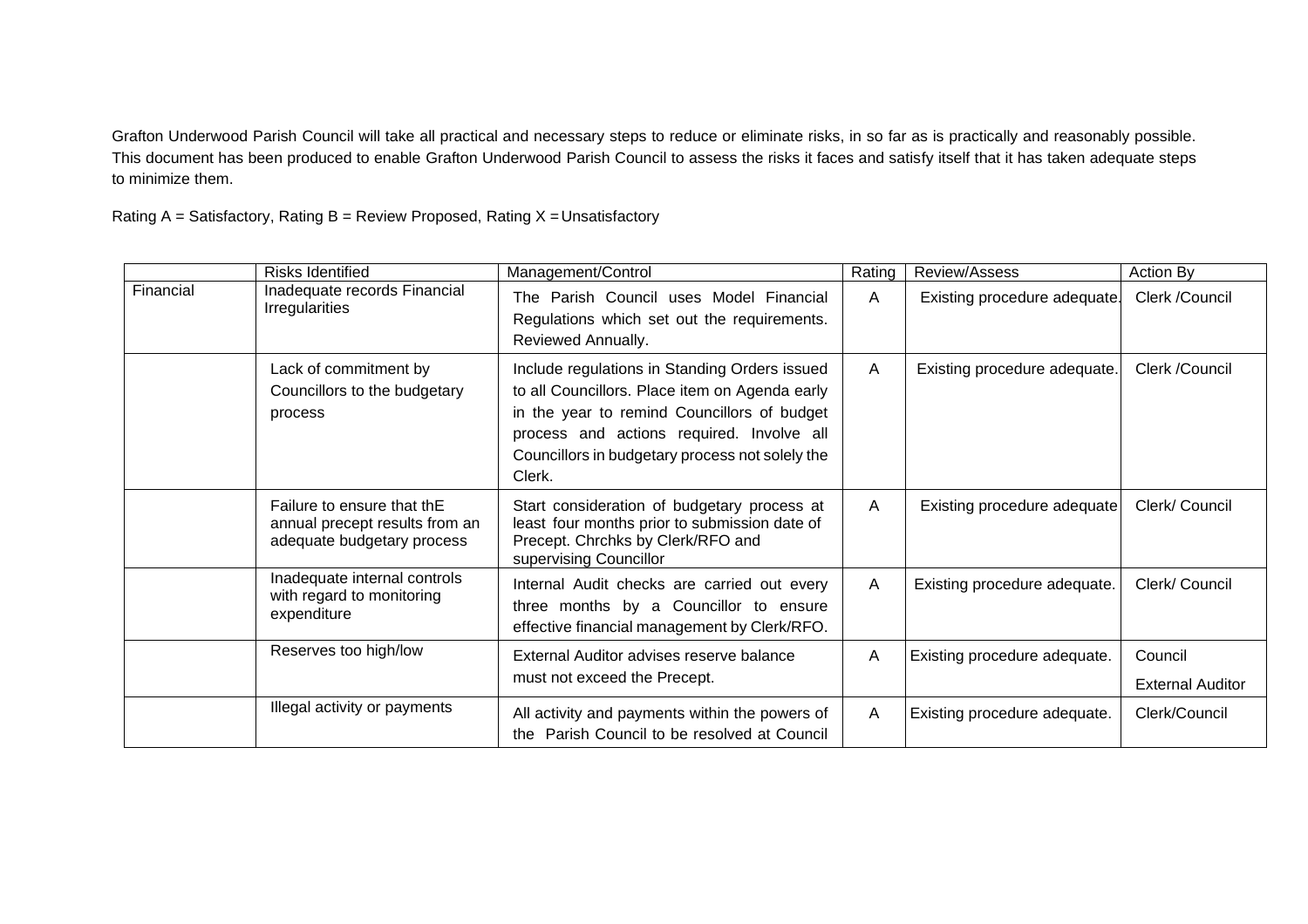|                               |                                                                                                   | meetings, as per the Financial regulations                                                                                                                                                                                                                          |        |                                    |               |
|-------------------------------|---------------------------------------------------------------------------------------------------|---------------------------------------------------------------------------------------------------------------------------------------------------------------------------------------------------------------------------------------------------------------------|--------|------------------------------------|---------------|
|                               | <b>Risks Identified</b>                                                                           | Management/Control                                                                                                                                                                                                                                                  | Rating | Review/Assess                      | Action By     |
|                               | <b>Fraud by Councillors</b>                                                                       | Ensure level of Fidelity Insurance is adequate<br>and reviewed annually.                                                                                                                                                                                            | A      | Existing procedures adequate       | <b>Clerk</b>  |
| <b>Business</b><br>Continuity | Incapacity/Absence of Clerk/<br>Resignation of Clerk                                              | Designate a person to temporarily act as<br>Clerk in an emergency. A Locum Service<br>is available through the SLCC                                                                                                                                                 | A      | Existing procedure adequate        | Council       |
|                               | Loss or damage to Council<br>records through theft/fire/<br>damage<br>Inability to access records | Minutes and Agendas are held on the<br>Council's website. Paper copies held in locked<br>office at Clerks home. Data Back-up are on<br>two external hard drives                                                                                                     | A      | <b>Existing procedure adequate</b> | <b>Clerk</b>  |
|                               | Security of data (IT systems<br>and support)                                                      | Confidential documents are stored in a locked<br>filing cabinet at the Clerk's home.<br>Any confidential documents are securely<br>shredded.<br>Laptop and Email accounts password<br>protected                                                                     | A      | Existing procedure adequate.       | <b>Clerk</b>  |
|                               | Failure to retain or secure the<br>necessary number of members<br>for the Council                 | Clerk to maintain an up to date Councillor<br>Attendance Register. Advertise for an election<br>immediately a vacancy exists. Co-opt Members<br>where no election is held.                                                                                          | A      | Existing procedure adequate        | Clerk/Council |
|                               | Election costs                                                                                    | In an election year, estimated costs obtained<br>from the Electoral Officer at KBC and included<br>in the budget if insufficient reserves in General<br>Reserves. In other years the Council has a<br>contingency in budget to meet possible by-<br>election costs. | A      | Existing procedure adequate        | Clerk/Council |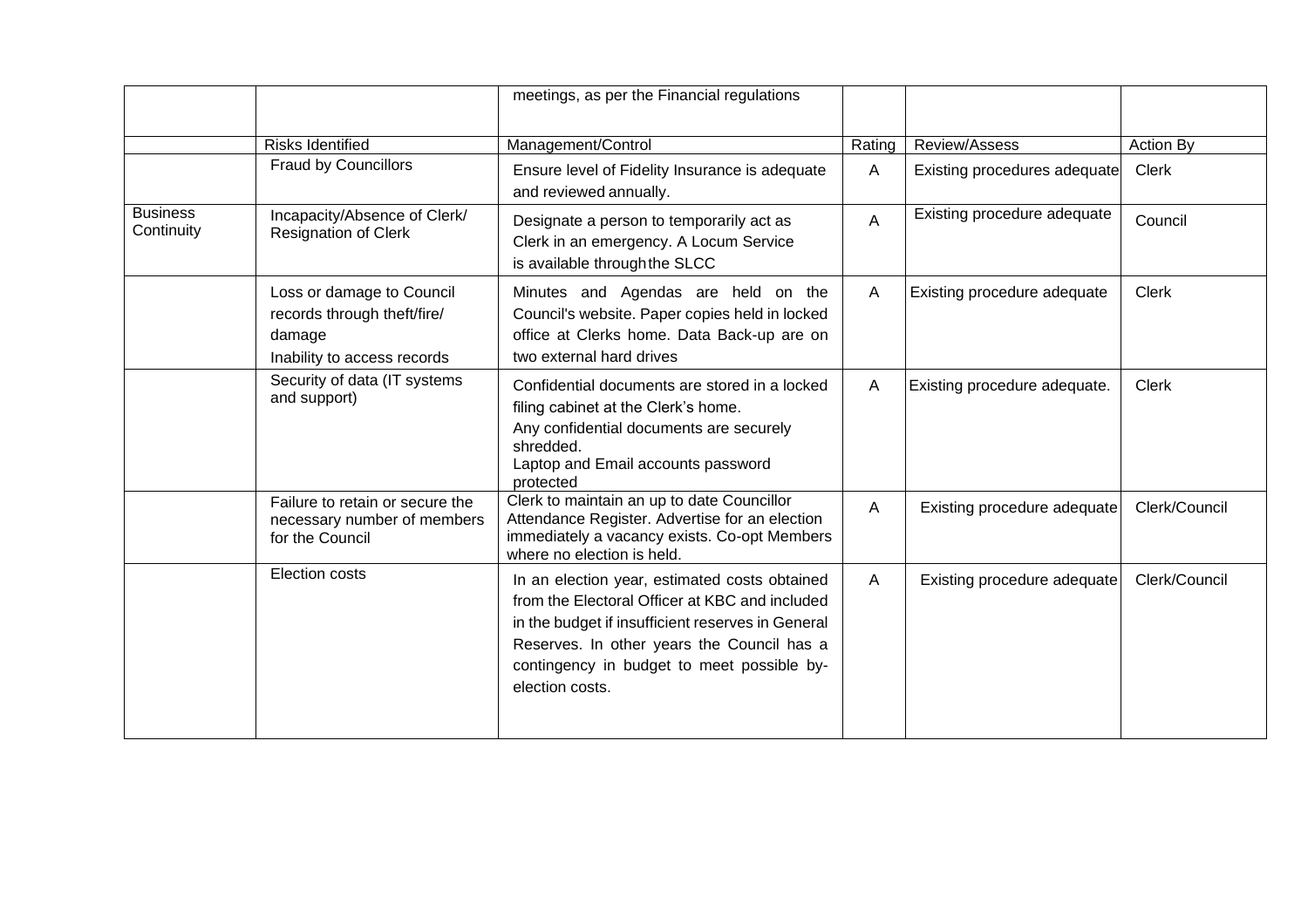|                               | <b>Risks Identified</b>                                                                                                                                                                            | Management/Control                                                                                                                                                                                                                                                                                                           | Rating       | Review/Assess                           | Action By                                |
|-------------------------------|----------------------------------------------------------------------------------------------------------------------------------------------------------------------------------------------------|------------------------------------------------------------------------------------------------------------------------------------------------------------------------------------------------------------------------------------------------------------------------------------------------------------------------------|--------------|-----------------------------------------|------------------------------------------|
| Legal                         | <b>Conflict of Interests</b><br>Members Register of Interests                                                                                                                                      | Councillors are required to declare an interest<br>in any item of business and this is recorded in<br>the Minutes. Completed Register of Interests<br>forms are submitted to the Monitoring Officer<br>at KBC and regularly reviewed. Any change in<br>a Councillors Register of Interests must be<br>notified to the Clerk. | $\mathsf{A}$ | Existing procedure adequate             | Clerk/Council                            |
|                               | Freedom of Information                                                                                                                                                                             | The Council has adopted the model scheme                                                                                                                                                                                                                                                                                     | A            | Monitor any requests<br>made under FOI. | <b>Clerk</b>                             |
|                               | Governing Policies not up to<br>date                                                                                                                                                               | All Polices are reviewed annually by the<br>Council and a check list is retained by the<br>Clerk.                                                                                                                                                                                                                            | A            | Existing procedure adequate             | Clerk/Council                            |
|                               | Failure to ensure that all<br>employees are paid in<br>accordance with Council<br>regulations and are<br>adequately monitored.<br>Failure to comply with Inland<br>Revenue and HMRC<br>regulations | Employment and<br>Contract of<br>Job<br>A<br>Description is agreed for the Clerk. Clerk runs<br>payroll using the HMRC BASIC PAYE tools.<br>Ensure employee regulations are available<br>and understood by the Clerk. No additional<br>payment to the Clerk without Council approval.                                        | A            | Existing procedure adequate.            | Clerk/Council<br><b>Internal Auditor</b> |
| Governance<br>&<br>Management | Lack of knowledge of<br>regulations and codes                                                                                                                                                      | Ensure that a Code of Conduct, Standing<br>Orders and Financial Regulations are in place<br>and are reviewed annually. Highlight essential<br>parts and provide training where relevant.                                                                                                                                     | A            | Existing procedure adequate.            | Clerk/Council                            |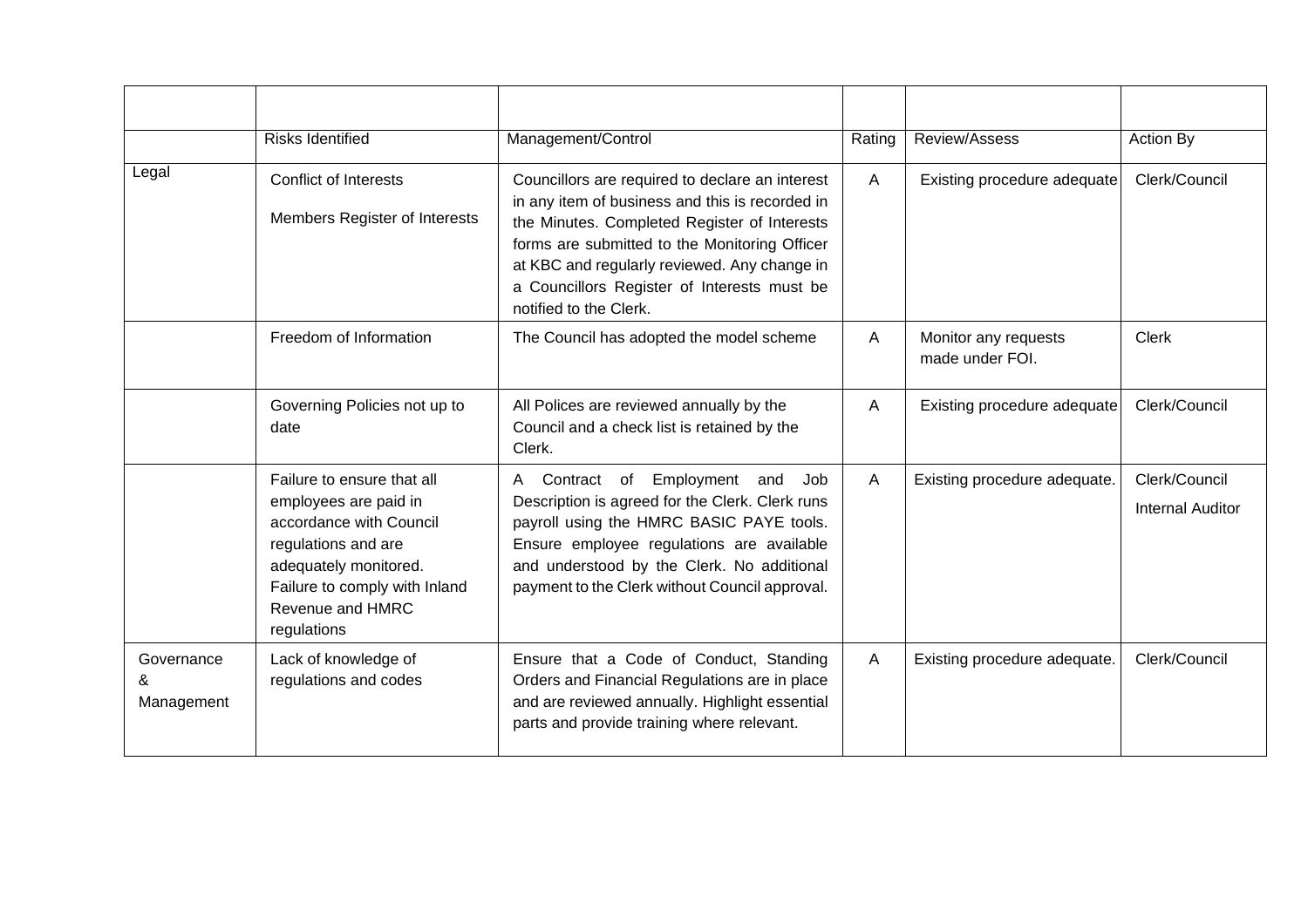| <b>Risks Identified</b>                                                           | Management/Control                                                                                                                                                                                                                                                                                                                                                                                     | Rating       | Review/Assess                | Action By      |
|-----------------------------------------------------------------------------------|--------------------------------------------------------------------------------------------------------------------------------------------------------------------------------------------------------------------------------------------------------------------------------------------------------------------------------------------------------------------------------------------------------|--------------|------------------------------|----------------|
| Action by the Parish Council<br>outside its powers laid down<br>by Parliament     | Clerk to monitor relevant legislation and<br>report to Council                                                                                                                                                                                                                                                                                                                                         | $\mathsf{A}$ | Existing procedure adequate. | <b>Clerk</b>   |
| Lack of commitment to<br>regulations and procedures                               | Chairman and Clerk to review Council's<br>meeting and operational procedures annually.                                                                                                                                                                                                                                                                                                                 | $\mathsf{A}$ | Existing procedure adequate. | Clerk/Chairman |
| Notice of meeting                                                                 | The meeting Agenda is placed on village<br>noticeboards and on the Council's website<br>giving the required notice of each meeting.<br>Councillors to receive summons electronically                                                                                                                                                                                                                   | $\mathsf{A}$ | Existing procedure adequate. | <b>Clerk</b>   |
| Approval of minutes                                                               | Minutes are approved at the next Meeting of<br>the Council. Draft Minutes are forwarded to<br>Councillors no later than two weeks after a<br>meeting. Minutes are displayed on the<br>Council's website once approved by the<br>Council.                                                                                                                                                               | A            | Existing procedure adequate. | Clerk/Council  |
| Written communication to<br>third parties                                         | All formal written communication/emails<br>should be directed through the Clerk and may<br>be signed by the Chairman or Vice-Chairman<br>when necessary.                                                                                                                                                                                                                                               | $\mathsf{A}$ | Existing procedure adequate. | Clerk/Council  |
| Engagement by Members in<br>the operation and activities of<br>the Parish Council | Take every opportunity to publicize the role of<br>the Parish Council through village newsletter<br>or website. Public Open Forum Sessions are<br>held at start of each Council meeting. Effective<br>use of village noticeboard. Use key issues to<br>raise the profile of the Parish Council and to<br>test parishioners' views. Councillors contact<br>details are available on the website and the | $\mathsf{A}$ | Existing procedure adequate. | Council        |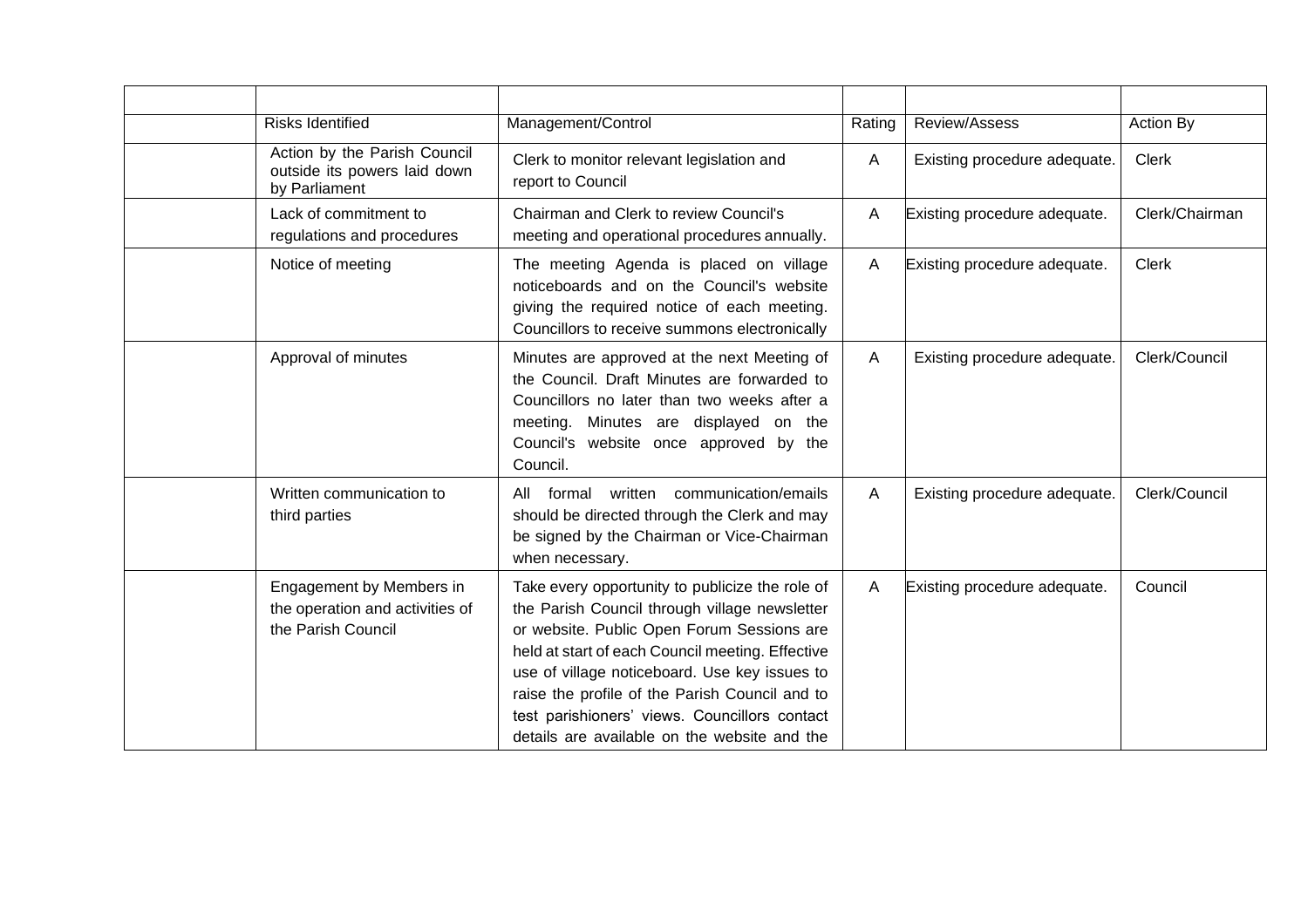|                        |                                                                                                                                                    | Village noticeboard.                                                                                                                                                                                                                       |        |                              |               |
|------------------------|----------------------------------------------------------------------------------------------------------------------------------------------------|--------------------------------------------------------------------------------------------------------------------------------------------------------------------------------------------------------------------------------------------|--------|------------------------------|---------------|
|                        | <b>Risks Identified</b>                                                                                                                            | Management/Control                                                                                                                                                                                                                         | Rating | Review/Assess                | Action By     |
|                        | Impact of Public spending cuts                                                                                                                     | All Councillors to be made aware that priorities<br>must be set on the basis of the financial<br>capacity of the Parish Council to deliver.<br>Attend training where appropriate.                                                          | A      | Existing procedure adequate. | Council       |
|                        | Lack of engagement by<br><b>Councillors and Residents on</b><br>major items of public interest                                                     | Ensure publicity through local village<br>newsletter, village noticeboards and website.                                                                                                                                                    | Α      | Existing procedure adequate. | Clerk/Council |
|                        | Lack of knowledge by<br>Councillors on their role,<br>responsibility and<br>accountability                                                         | responsibility to<br>Delegate<br>one or<br>two<br>experienced<br>Councillors<br>assist new<br>to<br>Members.<br>Attend<br>training<br>any<br>courses<br>available.                                                                         | A      | Existing procedure adequate. | Clerk/Council |
|                        | Inadequate insurance cover<br>for members and Clerk                                                                                                | Review Risk Assessment by including on<br>Agenda of Parish Council meetings at least<br>annually. Ensure a Risk Assessment is carried<br>out for all new assets and appropriate<br>insurance cover implemented.                            | A      | Existing procedure adequate. | Clerk/Council |
|                        | Failure to identify, value and<br>maintain all assets of the<br>Parish Council, and ensure<br>that asset and investment<br>registers are complete. | Record and maintain a record of all assets for<br>which the Parish Council is responsible and<br>include in the year end accounts. Arrange for<br>annual review of valuations and arrange for<br>professional valuation where appropriate. | A      | Existing procedure adequate. | <b>Clerk</b>  |
|                        | Adoption and implementation<br>of appropriate Government<br>legislation                                                                            | Clerk to have appropriate legislation available.<br>liabilities<br>responsibilities<br><b>Review</b><br>and<br>periodically at Parish Council meetings.                                                                                    | Α      | Existing procedure adequate. | Clerk         |
| Assets and<br>Property | Loss of damage to Assets<br>Risk/damage to third party<br>property                                                                                 | An annual review of any assets will be<br>undertaken for insurance purposes.<br>Regular risk checks around the Parish.                                                                                                                     | Α      | Existing procedure adequate. | Clerk/Council |